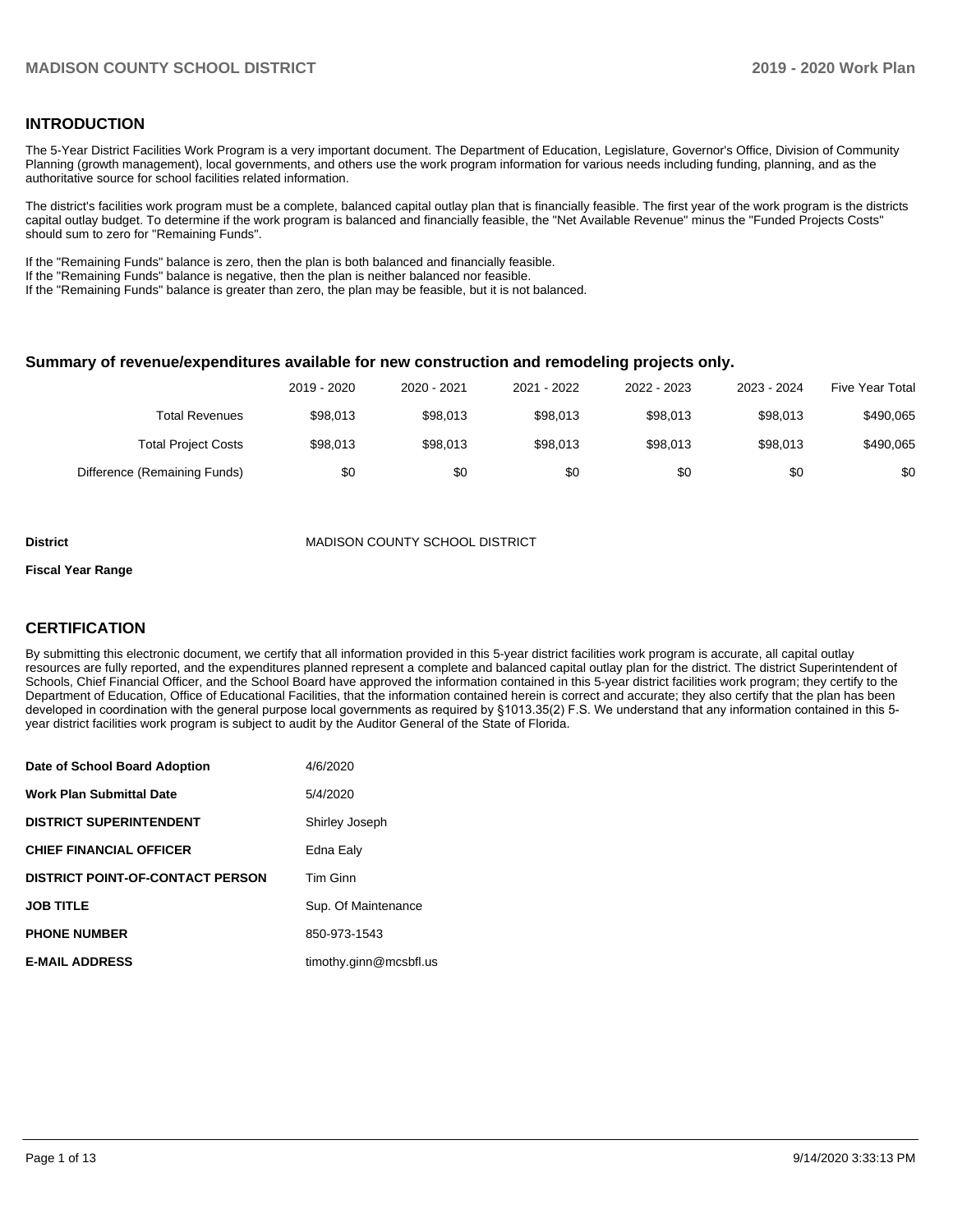# **Expenditures**

#### **Expenditure for Maintenance, Repair and Renovation from 1.50-Mills and PECO**

Annually, prior to the adoption of the district school budget, each school board must prepare a tentative district facilities work program that includes a schedule of major repair and renovation projects necessary to maintain the educational and ancillary facilities of the district.

|                                  | Item                                                                                                                                                                                                                  | 2019 - 2020<br><b>Actual Budget</b> | 2020 - 2021<br>Projected | 2021 - 2022<br>Projected | 2022 - 2023<br>Projected | 2023 - 2024<br>Projected | <b>Total</b> |
|----------------------------------|-----------------------------------------------------------------------------------------------------------------------------------------------------------------------------------------------------------------------|-------------------------------------|--------------------------|--------------------------|--------------------------|--------------------------|--------------|
| <b>HVAC</b>                      |                                                                                                                                                                                                                       | \$50,000                            | \$50,000                 | \$50,000                 | \$50,000                 | \$50,000                 | \$250,000    |
| Locations:                       | COUNTY ADMINISTRATION ANNEX, COUNTY ADMINISTRATION COMPLEX, GREENVILLE ELEMENTARY, LEE ELEMENTARY,<br>MADISON CO EXCEL ALTERNATIVE SCHOOL, MADISON COUNTY CENTRAL, MADISON SENIOR HIGH, PINETTA ELEMENTARY            |                                     |                          |                          |                          |                          |              |
| Flooring                         |                                                                                                                                                                                                                       | \$15,000                            | \$15,000                 | \$15,000                 | \$15,000                 | \$15,000                 | \$75,000     |
| Locations:                       | COUNTY ADMINISTRATION ANNEX, COUNTY ADMINISTRATION COMPLEX, GREENVILLE ELEMENTARY, LEE ELEMENTARY,<br>MADISON CO EXCEL ALTERNATIVE SCHOOL, MADISON COUNTY CENTRAL, MADISON SENIOR HIGH, PINETTA ELEMENTARY            |                                     |                          |                          |                          |                          |              |
| Roofing                          |                                                                                                                                                                                                                       | \$25,000                            | \$25,000                 | \$25,000                 | \$25,000                 | \$25,000                 | \$125.000    |
| Locations:                       | COUNTY ADMINISTRATION ANNEX, COUNTY ADMINISTRATION COMPLEX, GREENVILLE ELEMENTARY, LEE ELEMENTARY,<br>MADISON CO EXCEL ALTERNATIVE SCHOOL, MADISON COUNTY CENTRAL, MADISON SENIOR HIGH, PINETTA ELEMENTARY            |                                     |                          |                          |                          |                          |              |
| Safety to Life                   |                                                                                                                                                                                                                       | \$5.000                             | \$5.000                  | \$5,000                  | \$5.000                  | \$5.000                  | \$25,000     |
| Locations:                       | COUNTY ADMINISTRATION ANNEX, COUNTY ADMINISTRATION COMPLEX, GREENVILLE ELEMENTARY, LEE ELEMENTARY,<br>MADISON CO EXCEL ALTERNATIVE SCHOOL, MADISON COUNTY CENTRAL, MADISON SENIOR HIGH, PINETTA ELEMENTARY            |                                     |                          |                          |                          |                          |              |
| Fencing                          |                                                                                                                                                                                                                       | \$1,500                             | \$1.500                  | \$1.500                  | \$1.500                  | \$1.500                  | \$7,500      |
|                                  | Locations: COUNTY ADMINISTRATION ANNEX, COUNTY ADMINISTRATION COMPLEX, GREENVILLE ELEMENTARY, LEE ELEMENTARY,<br>MADISON CO EXCEL ALTERNATIVE SCHOOL, MADISON COUNTY CENTRAL, MADISON SENIOR HIGH, PINETTA ELEMENTARY |                                     |                          |                          |                          |                          |              |
| Parking                          |                                                                                                                                                                                                                       | \$500                               | \$500                    | \$500                    | \$500                    | \$500                    | \$2,500      |
|                                  | Locations: COUNTY ADMINISTRATION ANNEX, COUNTY ADMINISTRATION COMPLEX, GREENVILLE ELEMENTARY, LEE ELEMENTARY,<br>MADISON CO EXCEL ALTERNATIVE SCHOOL, MADISON COUNTY CENTRAL, MADISON SENIOR HIGH, PINETTA ELEMENTARY |                                     |                          |                          |                          |                          |              |
| Electrical                       |                                                                                                                                                                                                                       | \$5.076                             | \$5.076                  | \$5.076                  | \$5.076                  | \$5,076                  | \$25,380     |
| Locations:                       | COUNTY ADMINISTRATION ANNEX. COUNTY ADMINISTRATION COMPLEX. GREENVILLE ELEMENTARY. LEE ELEMENTARY.<br>MADISON CO EXCEL ALTERNATIVE SCHOOL, MADISON COUNTY CENTRAL, MADISON SENIOR HIGH, PINETTA ELEMENTARY            |                                     |                          |                          |                          |                          |              |
| Fire Alarm                       |                                                                                                                                                                                                                       | \$8,000                             | \$8,000                  | \$8,000                  | \$8,000                  | \$8,000                  | \$40,000     |
|                                  | Locations: COUNTY ADMINISTRATION ANNEX, COUNTY ADMINISTRATION COMPLEX, GREENVILLE ELEMENTARY, LEE ELEMENTARY,<br>MADISON COUNTY CENTRAL, MADISON SENIOR HIGH, PINETTA ELEMENTARY                                      |                                     |                          |                          |                          |                          |              |
| Telephone/Intercom System        |                                                                                                                                                                                                                       | \$2.000                             | \$2.000                  | \$2.000                  | \$2,000                  | \$2.000                  | \$10,000     |
|                                  | Locations: COUNTY ADMINISTRATION ANNEX, COUNTY ADMINISTRATION COMPLEX, GREENVILLE ELEMENTARY, LEE ELEMENTARY,<br>MADISON COUNTY CENTRAL, MADISON SENIOR HIGH, PINETTA ELEMENTARY                                      |                                     |                          |                          |                          |                          |              |
| <b>Closed Circuit Television</b> |                                                                                                                                                                                                                       | \$5.000                             | \$5.000                  | \$5,000                  | \$5,000                  | \$5,000                  | \$25,000     |
|                                  | Locations: MADISON COUNTY CENTRAL, MADISON SENIOR HIGH                                                                                                                                                                |                                     |                          |                          |                          |                          |              |
| Paint                            |                                                                                                                                                                                                                       | \$10,000                            | \$10,000                 | \$10,000                 | \$10,000                 | \$10,000                 | \$50,000     |
| Locations:                       | GREENVILLE ELEMENTARY, LEE ELEMENTARY, MADISON COUNTY CENTRAL, PINETTA ELEMENTARY                                                                                                                                     |                                     |                          |                          |                          |                          |              |
| Maintenance/Repair               |                                                                                                                                                                                                                       | \$100.000                           | \$100,000                | \$100,000                | \$100.000                | \$100,000                | \$500,000    |
| Locations:                       | COUNTY ADMINISTRATION ANNEX, COUNTY ADMINISTRATION COMPLEX, GREENVILLE ELEMENTARY, LEE ELEMENTARY,<br>MADISON CO EXCEL ALTERNATIVE SCHOOL, MADISON COUNTY CENTRAL, MADISON SENIOR HIGH, PINETTA ELEMENTARY            |                                     |                          |                          |                          |                          |              |
|                                  | <b>Sub Total:</b>                                                                                                                                                                                                     | \$227,076                           | \$227,076                | \$227,076                | \$227,076                | \$227,076                | \$1,135,380  |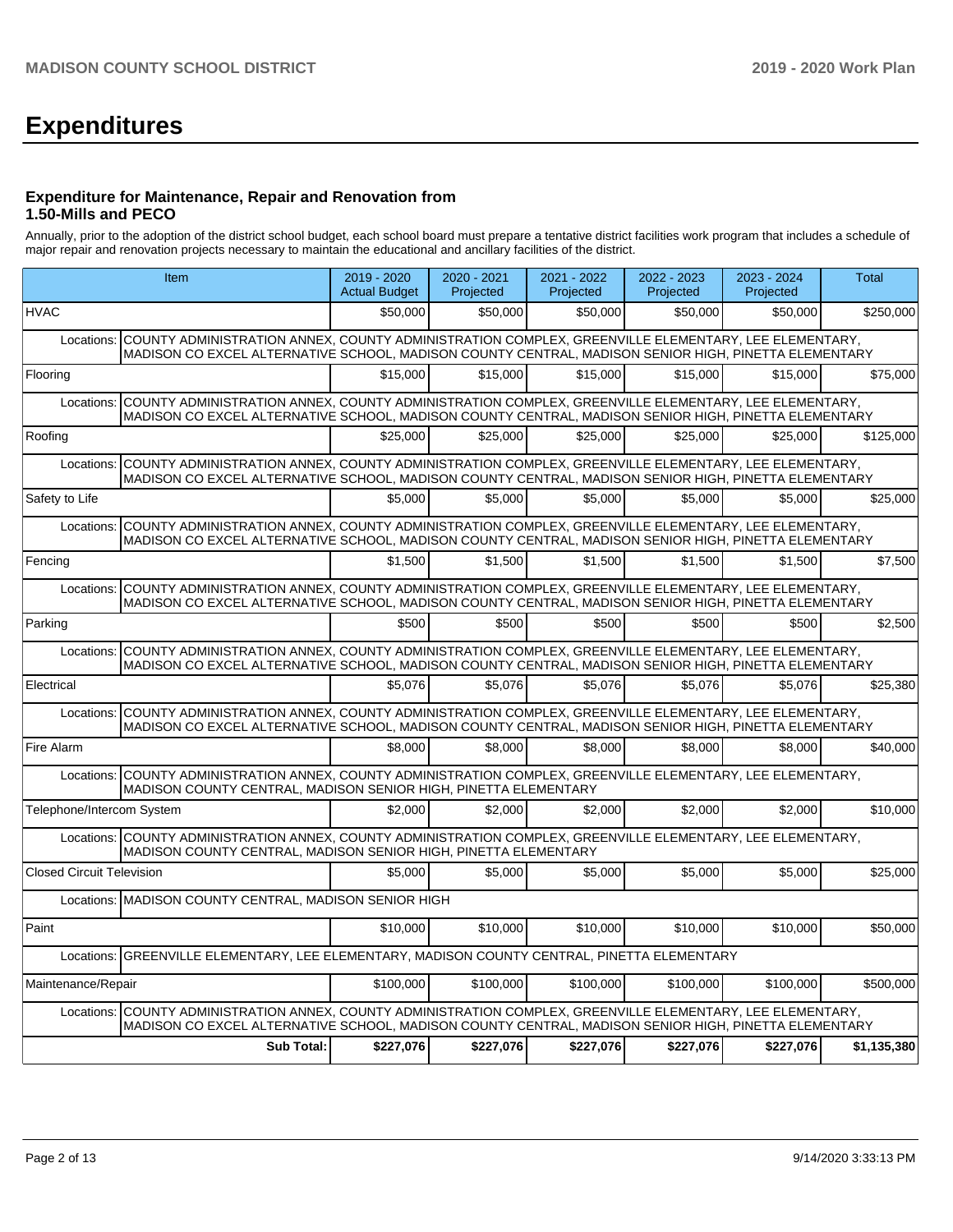| <b>PECO</b><br>) Maintenance Expenditures | \$0       | ΦΩ<br>Ψ   | ¢Λ.<br>υU | ሶሳ<br>ູບບ | \$0       | \$0                   |
|-------------------------------------------|-----------|-----------|-----------|-----------|-----------|-----------------------|
| 1.50 Mill Sub Total:                      | \$227,076 | \$227,076 | \$227.076 | \$227,076 | \$227.076 | 135.380<br>$A \cap F$ |

No items have been specified.

|  | Total:<br>. | \$227.076 | \$227.076<br>DZZ. | \$227.076 | \$227.076 | \$227.0761 | .<br>.380<br>י ה |
|--|-------------|-----------|-------------------|-----------|-----------|------------|------------------|
|--|-------------|-----------|-------------------|-----------|-----------|------------|------------------|

#### **Local 1.50 Mill Expenditure For Maintenance, Repair and Renovation**

Anticipated expenditures expected from local funding sources over the years covered by the current work plan.

| Item                                                         | 2019 - 2020<br><b>Actual Budget</b> | $2020 - 2021$<br>Projected | 2021 - 2022<br>Projected | 2022 - 2023<br>Projected | $2023 - 2024$<br>Projected | <b>Total</b> |
|--------------------------------------------------------------|-------------------------------------|----------------------------|--------------------------|--------------------------|----------------------------|--------------|
| Remaining Maint and Repair from 1.5 Mills                    | \$227,076                           | \$227,076                  | \$227,076                | \$227,076                | \$227,076                  | \$1,135,380  |
| Maintenance/Repair Salaries                                  | \$135,000                           | \$135,000                  | \$135,000                | \$140,000                | \$147,000                  | \$692,000    |
| <b>School Bus Purchases</b>                                  | \$225,000                           | \$250,000                  | \$250,000                | \$250,000                | \$251,000                  | \$1,226,000  |
| Other Vehicle Purchases                                      | \$30,000                            | \$30,000                   | \$30,000                 | \$30,000                 | \$30,000                   | \$150,000    |
| Capital Outlay Equipment                                     | \$324,111                           | \$334,694                  | \$382,284                | \$419,915                | \$460,674                  | \$1,921,678  |
| Rent/Lease Payments                                          | \$0                                 | \$0                        | \$0                      | \$0                      | \$0                        | \$0          |
| <b>COP Debt Service</b>                                      | \$0                                 | \$0                        | \$0                      | \$0                      | \$0                        | \$0          |
| Rent/Lease Relocatables                                      | \$0                                 | \$0                        | \$0                      | \$0                      | \$0                        | \$0          |
| <b>Environmental Problems</b>                                | \$0                                 | \$0                        | \$0                      | \$0                      | \$0                        | \$0          |
| s.1011.14 Debt Service                                       | \$0                                 | \$0                        | \$0                      | \$0                      | \$0                        | \$0          |
| Special Facilities Construction Account                      | \$0                                 | \$0                        | \$0                      | \$0                      | \$0                        | \$0          |
| Premiums for Property Casualty Insurance - 1011.71<br>(4a,b) | \$170,000                           | \$175,000                  | \$175,000                | \$180,000                | \$180,000                  | \$880,000    |
| Qualified School Construction Bonds (QSCB)                   | \$0                                 | \$0                        | \$0                      | \$0                      | \$0                        | \$0          |
| Qualified Zone Academy Bonds (QZAB)                          | \$0                                 | \$0                        | \$0                      | \$0                      | \$0                        | \$0          |
| <b>Local Expenditure Totals:</b>                             | \$1,111,187                         | \$1,151,770                | \$1,199,360              | \$1,246,991              | \$1,295,750                | \$6,005,058  |

## **Revenue**

#### **1.50 Mill Revenue Source**

Schedule of Estimated Capital Outlay Revenue from each currently approved source which is estimated to be available for expenditures on the projects included in the tentative district facilities work program. All amounts are NET after considering carryover balances, interest earned, new COP's, 1011.14 and 1011.15 loans, etc. Districts cannot use 1.5-Mill funds for salaries except for those explicitly associated with maintenance/repair projects. (1011.71 (5), F.S.)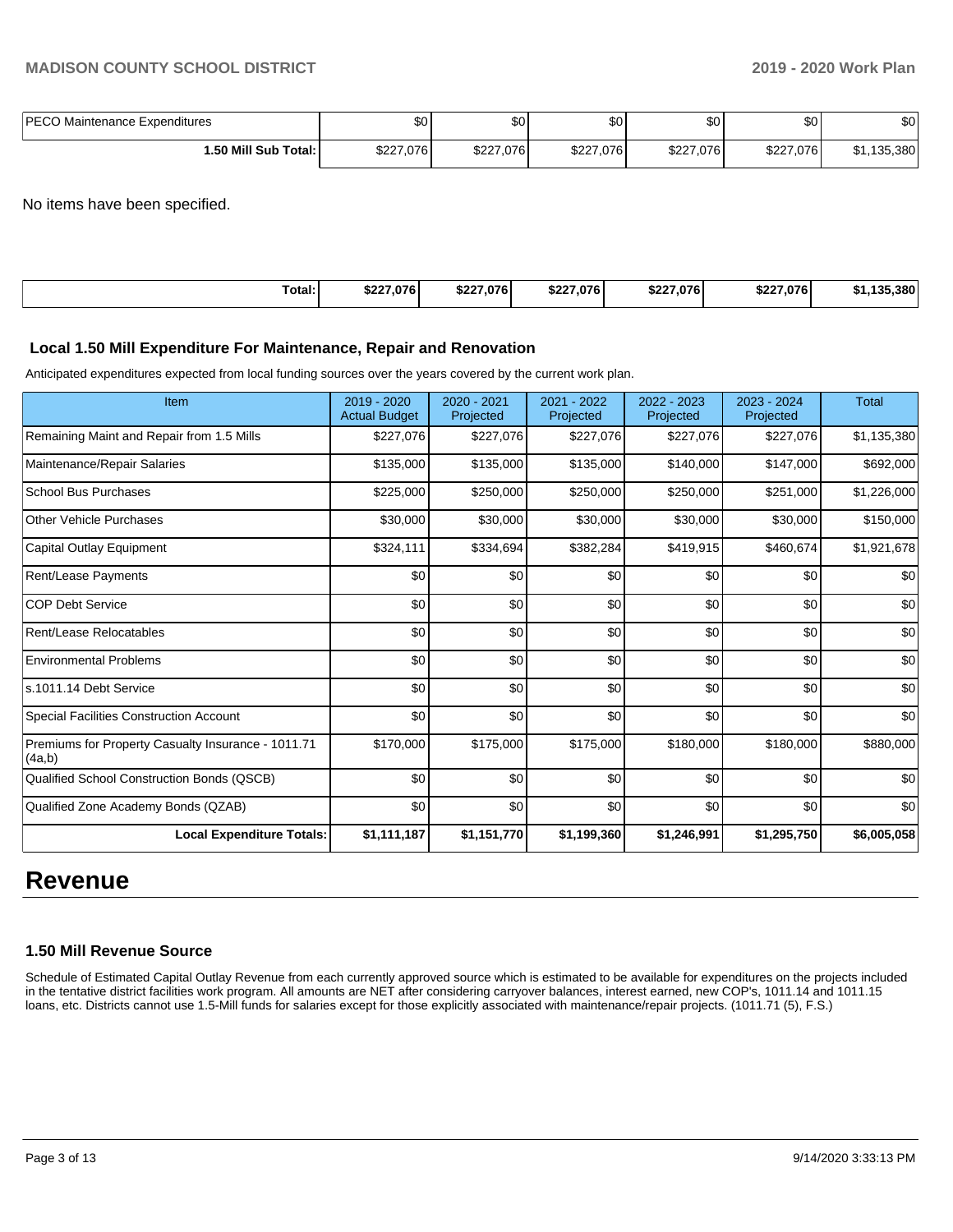### **MADISON COUNTY SCHOOL DISTRICT 2019 - 2020 Work Plan**

| <b>Item</b>                                                                       | Fund | 2019 - 2020<br><b>Actual Value</b> | 2020 - 2021<br>Projected | 2021 - 2022<br>Projected | 2022 - 2023<br>Projected | $2023 - 2024$<br>Projected | <b>Total</b>    |
|-----------------------------------------------------------------------------------|------|------------------------------------|--------------------------|--------------------------|--------------------------|----------------------------|-----------------|
| (1) Non-exempt property<br>lassessed valuation                                    |      | \$771,657,742                      | \$799,840,318            | \$832,888,600            | \$865,966,103            | \$899,826,436              | \$4,170,179,199 |
| $(2)$ The Millage projected for<br>discretionary capital outlay per<br>ls.1011.71 |      | 1.50                               | 1.50                     | 1.50                     | 1.50                     | 1.50                       |                 |
| (3) Full value of the 1.50-Mill<br>discretionary capital outlay per<br>ls.1011.71 |      | \$1,296,385                        | \$1,343,732              | \$1,399,253              | \$1,454,823              | \$1,511,708                | \$7,005,901     |
| (4) Value of the portion of the 1.50<br>-Mill ACTUALLY levied                     | 370  | \$1,111,187                        | \$1,151,770              | \$1,199,360              | \$1,246,991              | \$1,295,750                | \$6,005,058     |
| $(5)$ Difference of lines $(3)$ and $(4)$                                         |      | \$185,198                          | \$191,962                | \$199,893                | \$207,832                | \$215,958                  | \$1,000,843     |

#### **PECO Revenue Source**

The figure in the row designated "PECO Maintenance" will be subtracted from funds available for new construction because PECO maintenance dollars cannot be used for new construction.

| Item                                 | Fund | 2019 - 2020<br><b>Actual Budget</b> | 2020 - 2021<br>Projected | 2021 - 2022<br>Projected | $2022 - 2023$<br>Projected | 2023 - 2024<br>Projected | Total            |
|--------------------------------------|------|-------------------------------------|--------------------------|--------------------------|----------------------------|--------------------------|------------------|
| <b>PECO New Construction</b>         | 340  | \$0                                 | \$0 <sub>1</sub>         | \$0                      | \$0 <sub>0</sub>           | \$0 <sub>1</sub>         | \$0 <sub>1</sub> |
| <b>PECO Maintenance Expenditures</b> |      | ا 30                                | \$٥Ι                     | \$0                      | \$0 <sub>1</sub>           | \$0                      | \$0              |
|                                      |      | \$0                                 | \$0                      | \$0                      | \$0                        | \$0                      | \$0              |

#### **CO & DS Revenue Source**

Revenue from Capital Outlay and Debt Service funds.

| Item                                      | Fund | $2019 - 2020$<br><b>Actual Budget</b> | $2020 - 2021$<br>Projected | $2021 - 2022$<br>Projected | $2022 - 2023$<br>Projected | 2023 - 2024<br>Projected | Total     |
|-------------------------------------------|------|---------------------------------------|----------------------------|----------------------------|----------------------------|--------------------------|-----------|
| ICO & DS Cash Flow-through<br>Distributed | 360  | \$96.155                              | \$96,155                   | \$96.155                   | \$96.155                   | \$96.155                 | \$480.775 |
| ICO & DS Interest on<br>Undistributed CO  | 360  | \$1.858                               | \$1,858                    | \$1.858                    | \$1.858                    | \$1.858                  | \$9,290   |
|                                           |      | \$98,013                              | \$98,013                   | \$98.013                   | \$98,013                   | \$98,013                 | \$490.065 |

#### **Fair Share Revenue Source**

Nothing reported for this section. All legally binding commitments for proportionate fair-share mitigation for impacts on public school facilities must be included in the 5-year district work program.

#### **Sales Surtax Referendum**

Specific information about any referendum for a 1-cent or ½-cent surtax referendum during the previous year.

**Did the school district hold a surtax referendum during the past fiscal year 2018 - 2019?**

No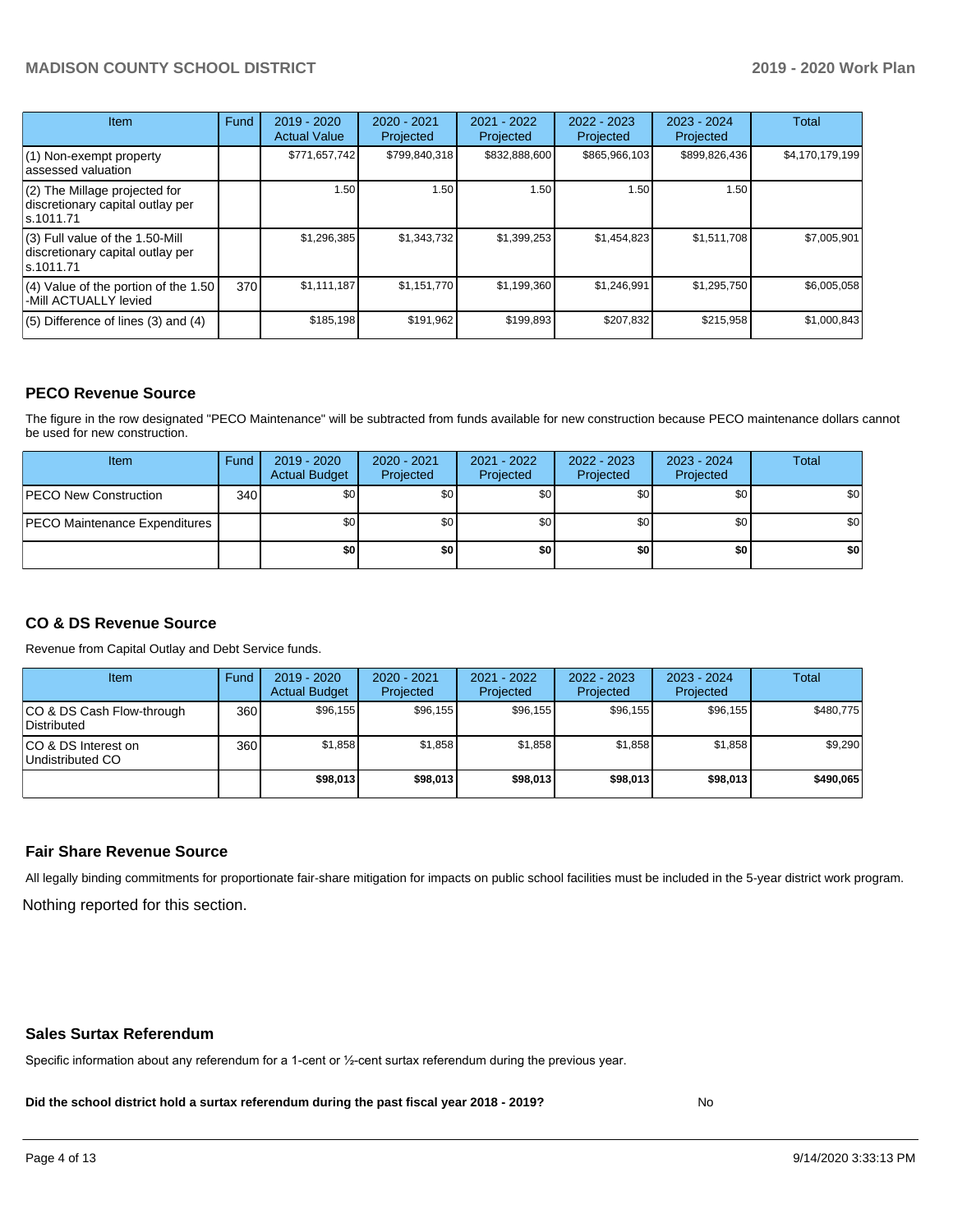### **Additional Revenue Source**

Any additional revenue sources

| Item                                                                                                               | 2019 - 2020<br><b>Actual Value</b> | 2020 - 2021<br>Projected | 2021 - 2022<br>Projected | 2022 - 2023<br>Projected | 2023 - 2024<br>Projected | <b>Total</b> |
|--------------------------------------------------------------------------------------------------------------------|------------------------------------|--------------------------|--------------------------|--------------------------|--------------------------|--------------|
| Proceeds from a s.1011.14/15 F.S. Loans                                                                            | \$0                                | \$0                      | \$0                      | \$0                      | \$0                      | \$0          |
| District Bonds - Voted local bond<br>referendum proceeds per s.9, Art VII<br><b>State Constitution</b>             | \$0                                | \$0                      | \$0                      | \$0                      | \$0                      | \$0          |
| Proceeds from Special Act Bonds                                                                                    | \$0                                | \$0                      | \$0                      | \$0                      | \$0                      | \$0          |
| Estimated Revenue from CO & DS Bond<br>Sale                                                                        | \$0                                | \$0                      | \$0                      | \$0                      | \$0                      | \$0          |
| Proceeds from Voted Capital<br>Improvements millage                                                                | \$0                                | \$0                      | \$0                      | \$0                      | \$0                      | \$0          |
| Other Revenue for Other Capital Projects                                                                           | \$0                                | \$0                      | \$0                      | \$0                      | \$0                      | \$0          |
| Proceeds from 1/2 cent sales surtax<br>authorized by school board                                                  | \$0                                | \$0                      | \$0                      | \$0                      | \$0                      | \$0          |
| Proceeds from local governmental<br>infrastructure sales surtax                                                    | \$0                                | \$0                      | \$0                      | \$0                      | \$0                      | \$0          |
| Proceeds from Certificates of<br>Participation (COP's) Sale                                                        | \$0                                | \$0                      | \$0                      | \$0                      | \$0                      | \$0          |
| Classrooms First Bond proceeds amount<br>authorized in FY 1997-98                                                  | \$0                                | \$0                      | \$0                      | \$0                      | \$0                      | \$0          |
| <b>Classrooms for Kids</b>                                                                                         | \$0                                | \$0                      | \$0                      | \$0                      | \$0                      | \$0          |
| <b>District Equity Recognition</b>                                                                                 | \$0                                | \$0                      | \$0                      | \$0                      | \$0                      | \$0          |
| <b>Federal Grants</b>                                                                                              | \$0                                | \$0                      | \$0                      | \$0                      | \$0                      | \$0          |
| Proportionate share mitigation (actual<br>cash revenue only, not in kind donations)                                | \$0                                | \$0                      | \$0                      | \$0                      | \$0                      | \$0          |
| Impact fees received                                                                                               | \$0                                | \$0                      | \$0                      | \$0                      | \$0                      | \$0          |
| Private donations                                                                                                  | \$0                                | \$0                      | \$0                      | \$0                      | \$0                      | \$0          |
| Grants from local governments or not-for-<br>profit organizations                                                  | \$0                                | \$0                      | \$0                      | \$0                      | \$0                      | \$0          |
| Interest, Including Profit On Investment                                                                           | \$0                                | \$0                      | \$0                      | \$0                      | \$0                      | \$0          |
| Revenue from Bonds pledging proceeds<br>from 1 cent or 1/2 cent Sales Surtax                                       | \$0                                | \$0                      | \$0                      | \$0                      | \$0                      | \$0          |
| <b>Total Fund Balance Carried Forward</b>                                                                          | \$0                                | \$0                      | \$0                      | \$0                      | \$0                      | \$0          |
| General Capital Outlay Obligated Fund<br><b>Balance Carried Forward From Total</b><br>Fund Balance Carried Forward | \$0                                | \$0                      | \$0                      | \$0                      | \$0                      | \$0          |
| <b>Special Facilities Construction Account</b>                                                                     | \$0                                | \$0                      | \$0                      | \$0                      | \$0                      | \$0          |
| One Cent - 1/2 Cent Sales Surtax Debt<br>Service From Total Fund Balance Carried<br>Forward                        | \$0                                | \$0                      | \$0                      | \$0                      | \$0                      | \$0          |
| Capital Outlay Projects Funds Balance<br>Carried Forward From Total Fund<br><b>Balance Carried Forward</b>         | \$0                                | \$0                      | \$0                      | \$0                      | \$0                      | \$0          |
| Subtotal                                                                                                           | \$0                                | \$0                      | \$0                      | \$0                      | \$0                      | \$0          |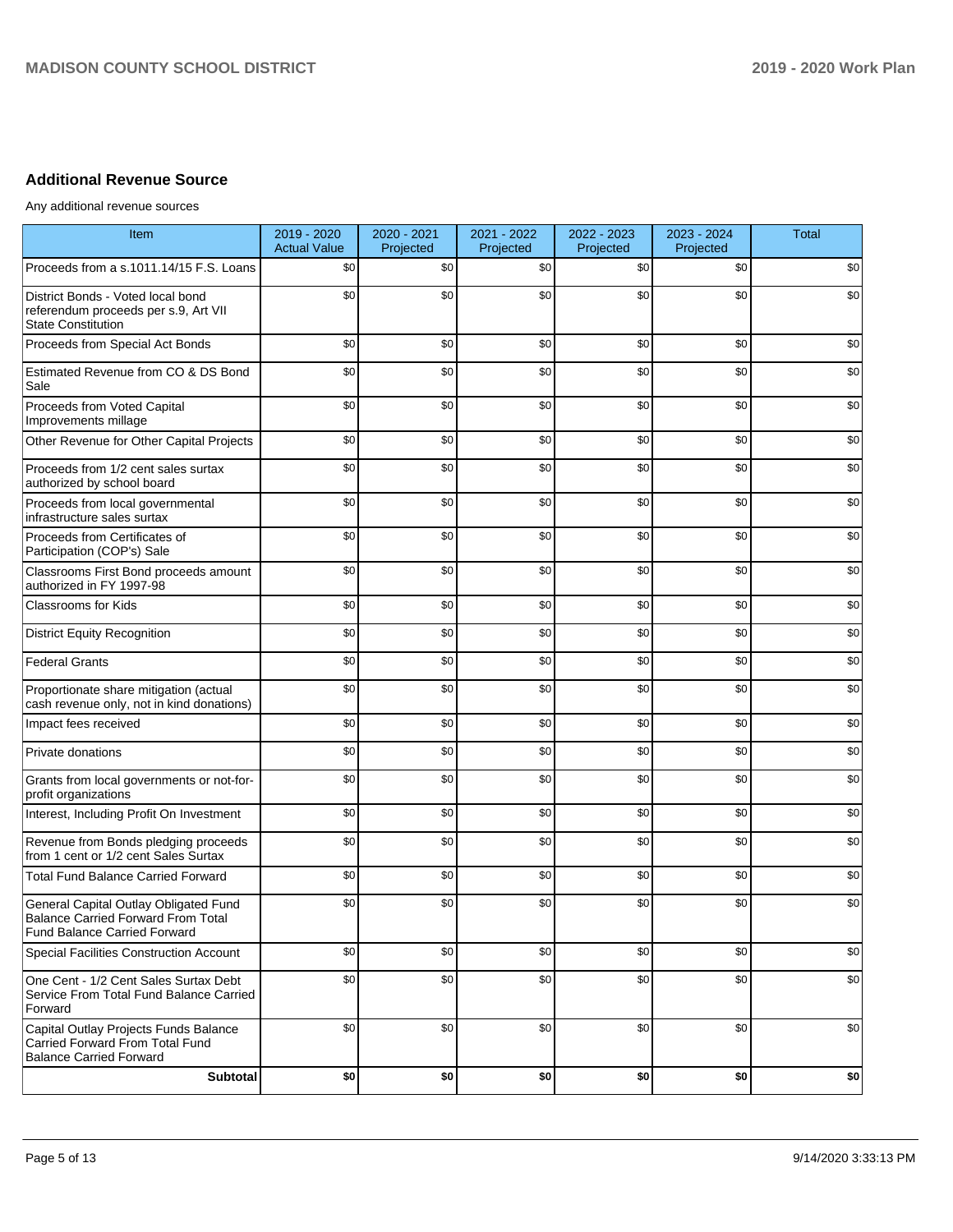## **Total Revenue Summary**

| Item Name                                                   | 2019 - 2020<br><b>Budget</b> | $2020 - 2021$<br>Projected | 2021 - 2022<br>Projected | $2022 - 2023$<br>Projected | $2023 - 2024$<br>Projected | <b>Five Year Total</b> |
|-------------------------------------------------------------|------------------------------|----------------------------|--------------------------|----------------------------|----------------------------|------------------------|
| Local 1.5 Mill Discretionary Capital Outlay<br>l Revenue    | \$1,111,187                  | \$1,151,770                | \$1,199,360              | \$1,246,991                | \$1,295,750                | \$6,005,058            |
| IPECO and 1.5 Mill Maint and Other 1.5<br>Mill Expenditures | (\$1,111,187)                | (\$1,151,770)              | (\$1,199,360)            | (\$1,246,991)              | (\$1,295,750)              | $(\$6,005,058)$        |
| <b>PECO Maintenance Revenue</b>                             | \$0                          | \$0                        | \$0                      | \$0                        | \$0                        | \$0                    |
| Available 1.50 Mill for New<br><b>Construction</b>          | \$0                          | \$O                        | \$0                      | \$0                        | \$0                        | \$0                    |

| <b>Item Name</b>                      | 2019 - 2020<br><b>Budget</b> | 2020 - 2021<br>Projected | 2021 - 2022<br>Projected | 2022 - 2023<br>Projected | 2023 - 2024<br>Projected | <b>Five Year Total</b> |
|---------------------------------------|------------------------------|--------------------------|--------------------------|--------------------------|--------------------------|------------------------|
| ICO & DS Revenue                      | \$98,013                     | \$98,013                 | \$98,013                 | \$98,013                 | \$98,013                 | \$490,065              |
| <b>IPECO New Construction Revenue</b> | \$0                          | \$0 <sub>1</sub>         | \$0                      | \$0                      | \$0                      | \$0                    |
| Other/Additional Revenue              | \$0 <sub>1</sub>             | \$0 <sub>1</sub>         | \$0                      | \$0                      | \$0                      | \$0                    |
| <b>Total Additional Revenuel</b>      | \$98,013                     | \$98,013                 | \$98,013                 | \$98,013                 | \$98,013                 | \$490,065              |
| Total Available Revenue               | \$98,013                     | \$98,013                 | \$98,013                 | \$98,013                 | \$98,013                 | \$490,065              |

# **Project Schedules**

#### **Capacity Project Schedules**

A schedule of capital outlay projects necessary to ensure the availability of satisfactory classrooms for the projected student enrollment in K-12 programs.

| <b>Project Description</b>           | Location                  |                                        | $2019 - 2020$ | 2020 - 2021 | $2021 - 2022$ | $2022 - 2023$ | 2023 - 2024 | <b>Total</b> | Funded  |
|--------------------------------------|---------------------------|----------------------------------------|---------------|-------------|---------------|---------------|-------------|--------------|---------|
| Project description<br>not specified | Location not<br>specified | Planned<br>Cost:                       | \$0           | \$0         | \$0           | \$0           | \$0         |              | $$0$ No |
|                                      | <b>Student Stations:</b>  |                                        |               |             |               |               | 0           |              |         |
|                                      |                           | Total Classrooms:                      |               |             |               |               | 0           |              |         |
|                                      |                           | Gross Sq Ft:                           |               |             |               |               | 0           |              |         |
|                                      |                           |                                        |               |             |               |               |             |              |         |
|                                      |                           | $\mathbf{m}$ $\mathbf{m}$ $\mathbf{m}$ | $\sim$        | $\sim$      | $\sim$        | $\sim$        | $\sim$      | $\sim$       |         |

| <b>Planned Cost:</b>     | \$0 | \$0 | \$0 | \$0 | \$0 | ا 30 |
|--------------------------|-----|-----|-----|-----|-----|------|
| <b>Student Stations:</b> |     |     |     |     |     |      |
| <b>Total Classrooms:</b> |     |     |     |     |     |      |
| Gross Sq Ft:             |     |     |     |     |     |      |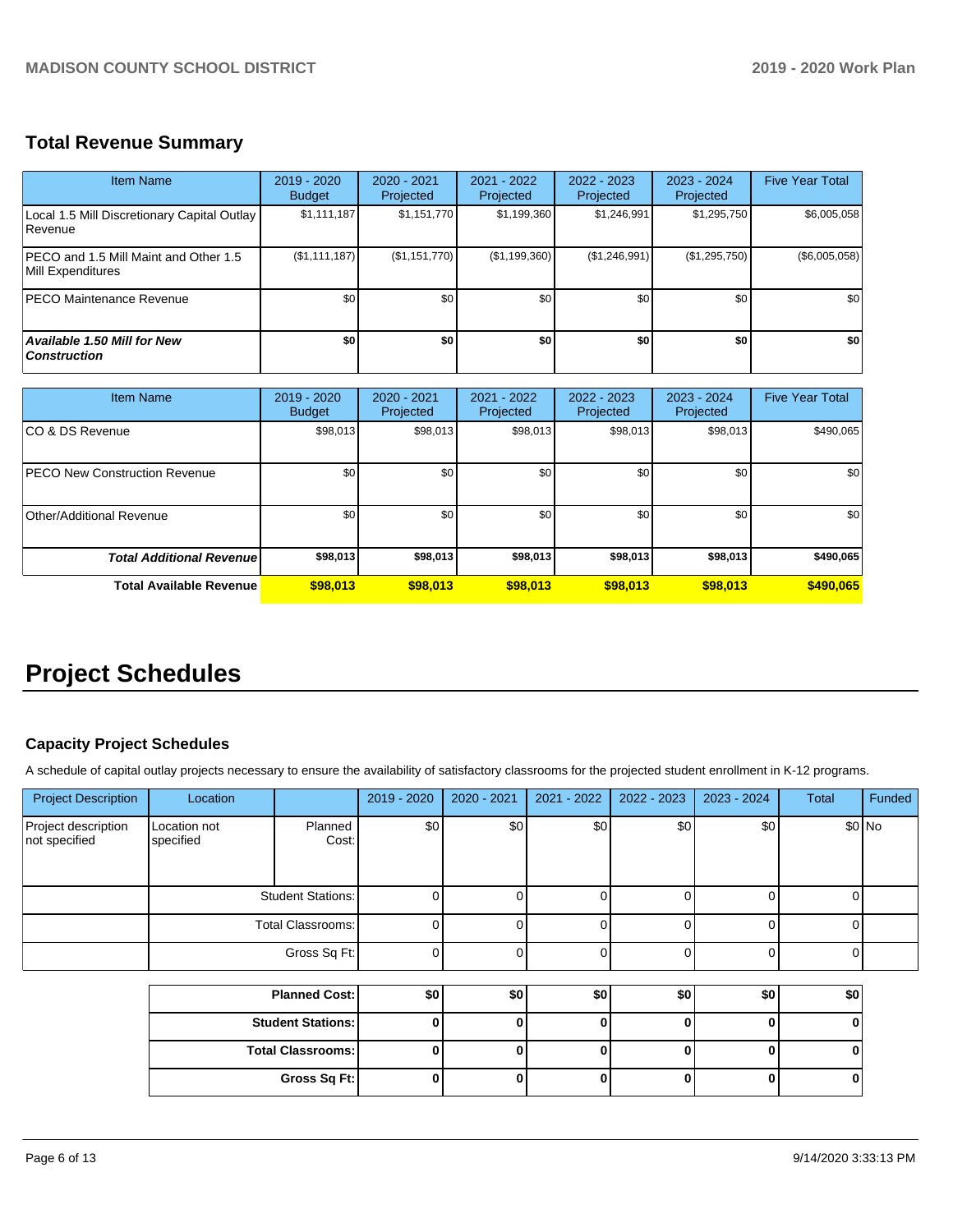#### **Other Project Schedules**

Major renovations, remodeling, and additions of capital outlay projects that do not add capacity to schools.

Nothing reported for this section.

### **Additional Project Schedules**

Any projects that are not identified in the last approved educational plant survey.

| <b>Project Description</b>                                                                                            | Location                                                 | <b>Num</b><br>Classroom<br>s | 2019 - 2020<br><b>Actual Budget</b> | 2020 - 2021<br>Projected | 2021 - 2022<br>Projected | $2022 - 2023$<br>Projected | 2023 - 2024<br>Projected | Total         | Funded |
|-----------------------------------------------------------------------------------------------------------------------|----------------------------------------------------------|------------------------------|-------------------------------------|--------------------------|--------------------------|----------------------------|--------------------------|---------------|--------|
| HVAC and Flooring                                                                                                     | <b>PINETTA</b><br><b>ELEMENTARY</b>                      |                              | \$0                                 | \$49,013                 | \$0                      | \$0                        | \$49,000                 | \$98,013 Yes  |        |
| HVAC and Flooring                                                                                                     | LEE ELEMENTARY                                           |                              | \$49,000                            | \$0                      | \$49,013                 | \$0                        | \$0                      | \$98,013 Yes  |        |
| HVAC, Flooring and<br>Refurbishing Offices.<br><b>Updates and</b><br>Refurbishing<br><b>Transportation Facilities</b> | <b>COUNTY</b><br><b>ADMINISTRATION</b><br><b>COMPLEX</b> |                              | \$0                                 | \$49,000                 | \$49,000                 | \$49.013                   | \$0                      | \$147,013 Yes |        |
| HVAC and flooring.<br>Refurbishing Gym.                                                                               | <b>GREENVILLE</b><br><b>ELEMENTARY</b>                   |                              | \$49,013                            | \$0                      | \$0                      | \$49,000                   | \$49.013                 | \$147,026 Yes |        |
|                                                                                                                       |                                                          |                              | \$98,013                            | \$98,013                 | \$98,013                 | \$98,013                   | \$98,013                 | \$490,065     |        |

#### **Non Funded Growth Management Project Schedules**

Schedule indicating which projects, due to planned development, that CANNOT be funded from current revenues projected over the next five years.

Nothing reported for this section.

## **Tracking**

#### **Capacity Tracking**

| Location             | $2019 -$<br>2020 Satis.<br>Stu. Sta. | Actual<br>$2019 -$<br><b>2020 FISH</b><br>Capacity | Actual<br>$2018 -$<br>2019<br><b>COFTE</b> | # Class<br><b>Rooms</b> | Actual<br>Average<br>$2019 -$<br>2020 Class<br><b>Size</b> | Actual<br>$2019 -$<br>2020<br>Utilization | <b>New</b><br>Stu.<br>Capacity <sup>1</sup> | <b>New</b><br>Rooms to<br>be<br>Added/Re<br>moved | Projected<br>$2023 -$<br>2024<br><b>COFTE</b> | Projected<br>$2023 -$<br>2024<br>Utilization | Projected<br>$2023 -$<br><b>2024 Class</b><br><b>Size</b> |
|----------------------|--------------------------------------|----------------------------------------------------|--------------------------------------------|-------------------------|------------------------------------------------------------|-------------------------------------------|---------------------------------------------|---------------------------------------------------|-----------------------------------------------|----------------------------------------------|-----------------------------------------------------------|
| IMADISON SENIOR HIGH | .049                                 | 891                                                | 497                                        | 43                      | 121                                                        | 56.00 %                                   |                                             |                                                   | 425                                           | 48.00 %                                      | 10                                                        |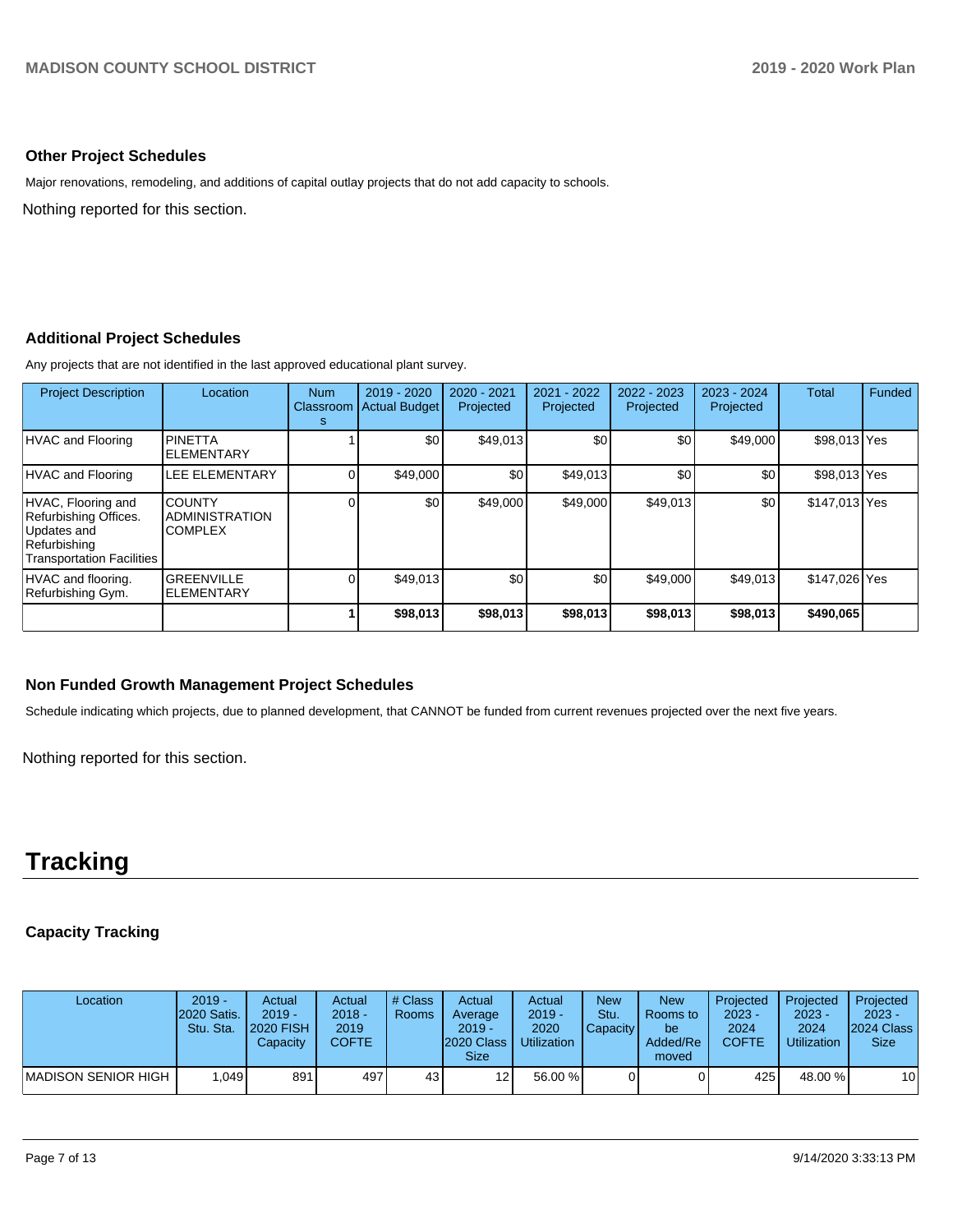| <b>GREENVILLE</b><br><b>IELEMENTARY</b>  | 268   | 268   | 119   | 14               |    | 44.00 % |  | 150              | 56.00 % | 11 |
|------------------------------------------|-------|-------|-------|------------------|----|---------|--|------------------|---------|----|
| <b>PINETTA ELEMENTARY</b>                | 224   | 224   | 203   | 12 <sub>l</sub>  | 17 | 91.00 % |  | 125 <sub>1</sub> | 56.00 % | 10 |
| IMADISON COUNTY<br>ICENTRAL              | .806  | 1,625 | 1,003 | 84               | 12 | 62.00 % |  | 856              | 53.00 % | 10 |
| ILEE ELEMENTARY                          | 253   | 253   | 213   | 14               | 15 | 84.00 % |  | 140              | 55.00 % | 10 |
| IMADISON CO EXCEL<br> ALTERNATIVE SCHOOL | 101   | 101   | 19    | 5                |    | 18.00 % |  | 30               | 30.00 % | 6  |
|                                          | 3.701 | 3,362 | 2,053 | 172 <sub>l</sub> | 12 | 61.07%  |  | 1,726            | 51.34 % | 10 |

The COFTE Projected Total (1,726) for 2023 - 2024 must match the Official Forecasted COFTE Total (1,726 ) for 2023 - 2024 before this section can be completed. In the event that the COFTE Projected Total does not match the Official forecasted COFTE, then the Balanced Projected COFTE Table should be used to balance COFTE.

| Projected COFTE for 2023 - 2024 |       |
|---------------------------------|-------|
| Elementary (PK-3)               | 605   |
| Middle (4-8)                    | 660   |
| High (9-12)                     | 461   |
|                                 | 1,726 |

| <b>Grade Level Type</b> | <b>Balanced Projected</b><br>COFTE for 2023 - 2024 |
|-------------------------|----------------------------------------------------|
| Elementary (PK-3)       |                                                    |
| Middle $(4-8)$          |                                                    |
| High (9-12)             |                                                    |
|                         | 1,726                                              |

#### **Relocatable Replacement**

Number of relocatable classrooms clearly identified and scheduled for replacement in the school board adopted financially feasible 5-year district work program.

| -ocation                          | $2019 - 2020$ | $2020 - 2021$ | $2021 - 2022$ | 2022 - 2023 | 2023 - 2024 | Year 5 Total |
|-----------------------------------|---------------|---------------|---------------|-------------|-------------|--------------|
| Total Relocatable Replacements: I |               |               |               |             |             |              |

#### **Charter Schools Tracking**

Information regarding the use of charter schools.

| Location-Type                 | # Relocatable<br>units or<br>permanent<br><b>classrooms</b> | Owner     | Year Started or I<br>Scheduled | <b>Student</b><br><b>Stations</b> | <b>Students</b><br>Enrolled | Years in<br>Contract | <b>Total Charter</b><br><b>Students</b><br>projected for<br>2023 - 2024 |
|-------------------------------|-------------------------------------------------------------|-----------|--------------------------------|-----------------------------------|-----------------------------|----------------------|-------------------------------------------------------------------------|
| James Madison Preparatory     |                                                             | 4 PRIVATE | 2013                           | 200                               | 185                         |                      | 200                                                                     |
| Madison Creative Arts Academy |                                                             | 8 PRIVATE | 2015                           | 292                               | 310                         |                      | 320                                                                     |
|                               | 12                                                          |           |                                | 492                               | 495                         |                      | 520                                                                     |

#### **Special Purpose Classrooms Tracking**

The number of classrooms that will be used for certain special purposes in the current year, by facility and type of classroom, that the district will, 1), not use for educational purposes, and 2), the co-teaching classrooms that are not open plan classrooms and will be used for educational purposes.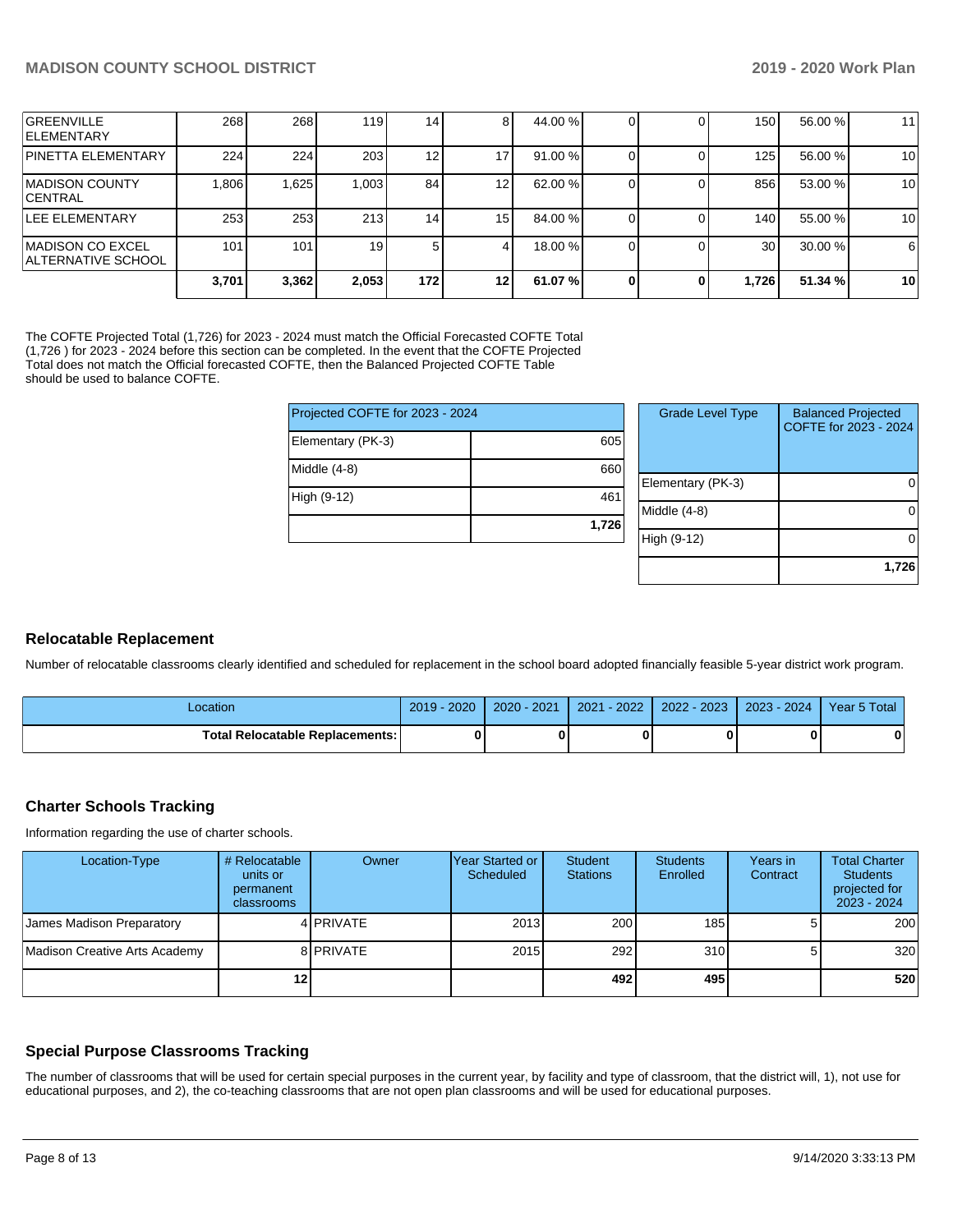#### **MADISON COUNTY SCHOOL DISTRICT 2019 - 2020 Work Plan**

| School |                                      | School Type $\left  \frac{1}{2}$ of Elementary $\left  \frac{1}{2}$ of Middle 4-8 $\left  \frac{1}{2}$ of High 9-12<br><b>K-3 Classrooms I</b> | <b>Classrooms</b> | <b>Classrooms</b> | # of $ESE$<br><b>Classrooms</b> | # of Combo<br><b>Classrooms</b> | Total<br><b>Classrooms</b> |
|--------|--------------------------------------|------------------------------------------------------------------------------------------------------------------------------------------------|-------------------|-------------------|---------------------------------|---------------------------------|----------------------------|
|        | <b>Total Educational Classrooms:</b> |                                                                                                                                                |                   |                   |                                 |                                 | 01                         |

| School                    | School Type                          | $\parallel$ # of Elementary $\parallel$ # of Middle 4-8 $\parallel$<br><b>K-3 Classrooms</b> | <b>Classrooms</b> | $\#$ of High 9-12<br><b>Classrooms</b> | # of $ESE$<br><b>Classrooms</b> | # of Combo<br><b>Classrooms</b> | Total<br><b>Classrooms</b> |
|---------------------------|--------------------------------------|----------------------------------------------------------------------------------------------|-------------------|----------------------------------------|---------------------------------|---------------------------------|----------------------------|
| <b>PINETTA ELEMENTARY</b> | Co-Teaching                          |                                                                                              |                   |                                        |                                 |                                 |                            |
|                           | <b>Total Co-Teaching Classrooms:</b> |                                                                                              |                   |                                        |                                 | 01                              |                            |

#### **Infrastructure Tracking**

**Necessary offsite infrastructure requirements resulting from expansions or new schools. This section should include infrastructure information related to capacity project schedules and other project schedules (Section 4).** 

Not Specified

**Proposed location of planned facilities, whether those locations are consistent with the comprehensive plans of all affected local governments, and recommendations for infrastructure and other improvements to land adjacent to existing facilities. Provisions of 1013.33(12), (13) and (14) and 1013.36 must be addressed for new facilities planned within the 1st three years of the plan (Section 5).** 

Not Specified

**Consistent with Comp Plan?** No

#### **Net New Classrooms**

The number of classrooms, by grade level and type of construction, that were added during the last fiscal year.

| List the net new classrooms added in the 2018 - 2019 fiscal year.                                                                                       |                              |                            | List the net new classrooms to be added in the 2019 - 2020 fiscal<br>year. |                        |                                     |                            |                                |                        |
|---------------------------------------------------------------------------------------------------------------------------------------------------------|------------------------------|----------------------------|----------------------------------------------------------------------------|------------------------|-------------------------------------|----------------------------|--------------------------------|------------------------|
| "Classrooms" is defined as capacity carrying classrooms that are added to increase<br>capacity to enable the district to meet the Class Size Amendment. |                              |                            | Totals for fiscal year 2019 - 2020 should match totals in Section 15A.     |                        |                                     |                            |                                |                        |
| Location                                                                                                                                                | $2018 - 2019$ #<br>Permanent | $2018 - 2019$ #<br>Modular | $2018 - 2019$ #<br>Relocatable                                             | $2018 - 2019$<br>Total | $2019 - 2020$ #<br><b>Permanent</b> | $2019 - 2020$ #<br>Modular | $2019 - 2020$ #<br>Relocatable | $2019 - 2020$<br>Total |
| Elementary (PK-3)                                                                                                                                       |                              |                            |                                                                            |                        |                                     |                            |                                |                        |
| Middle (4-8)                                                                                                                                            |                              |                            |                                                                            |                        |                                     |                            |                                |                        |
| High (9-12)                                                                                                                                             |                              |                            |                                                                            |                        |                                     |                            |                                |                        |
|                                                                                                                                                         |                              |                            |                                                                            |                        |                                     |                            |                                |                        |

#### **Relocatable Student Stations**

Number of students that will be educated in relocatable units, by school, in the current year, and the projected number of students for each of the years in the workplan.

| Site                           | 2020<br>2019 | 2021<br>$2020 -$ | $-2022$<br>2021 | 2022 - 2023 | 2023 - 2024 | 5 Year Average |
|--------------------------------|--------------|------------------|-----------------|-------------|-------------|----------------|
| <b>IMADISON COUNTY CENTRAL</b> |              |                  |                 |             |             |                |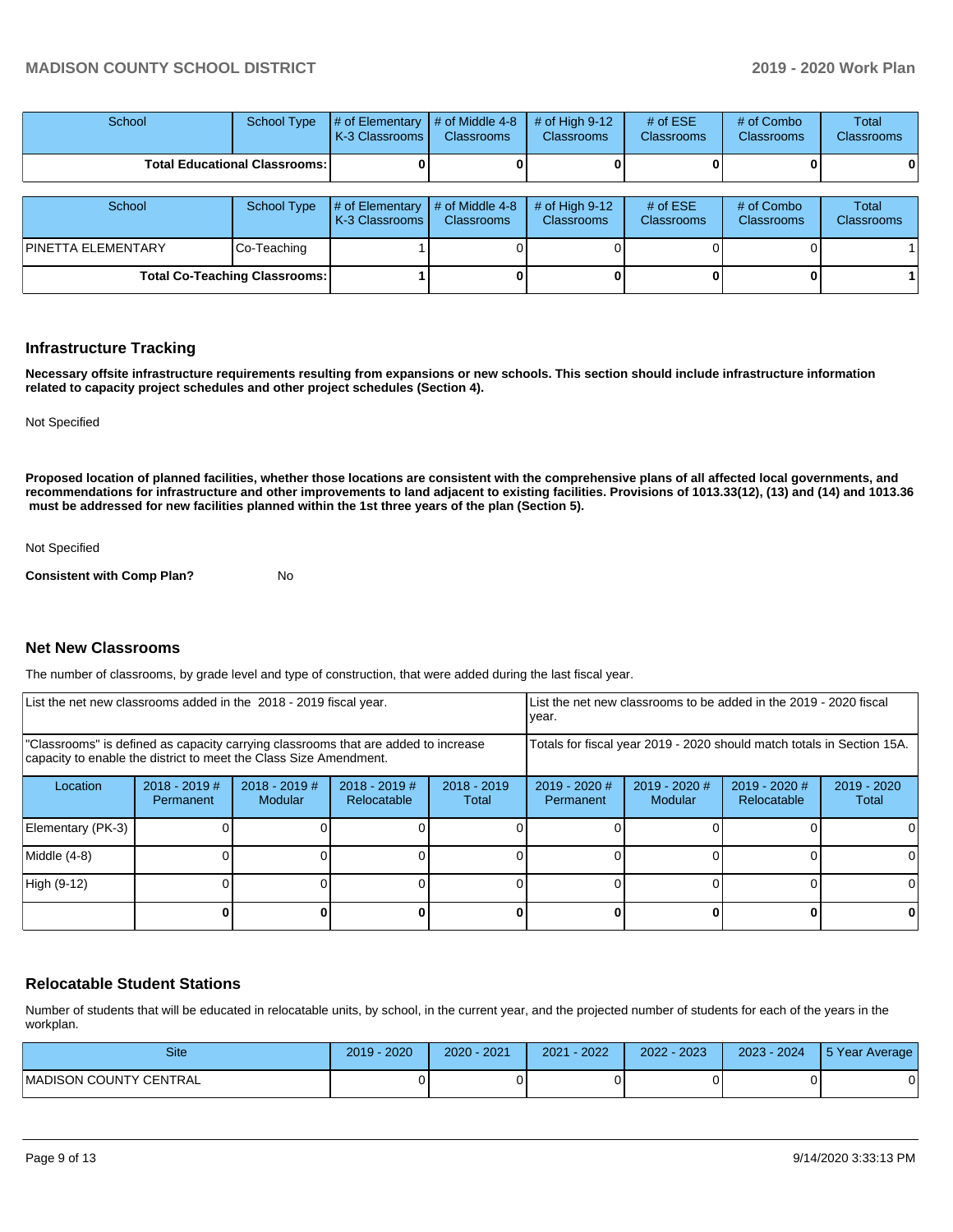#### **MADISON COUNTY SCHOOL DISTRICT 2019 - 2020 Work Plan**

| <b>ILEE ELEMENTARY</b>                            |       |       |       |       |       | 01              |
|---------------------------------------------------|-------|-------|-------|-------|-------|-----------------|
| IMADISON CO EXCEL ALTERNATIVE SCHOOL              | 101   |       |       |       |       | 20 <sub>1</sub> |
| IMADISON SENIOR HIGH                              |       |       |       |       |       | 0               |
| <b>GREENVILLE ELEMENTARY</b>                      |       |       |       |       |       | 0               |
| <b>PINETTA ELEMENTARY</b>                         | 54    | 54    | 54    |       |       | 32 <sub>1</sub> |
| <b>Totals for MADISON COUNTY SCHOOL DISTRICT</b>  |       |       |       |       |       |                 |
| Total students in relocatables by year.           | 155   | 54    | 54    |       |       | 53              |
| Total number of COFTE students projected by year. | 1,960 | 1,910 | 1,852 | 1,790 | 1,726 | 1,848           |
| Percent in relocatables by year.                  | 8%    | 3%    | 3%    | 0%    | $0\%$ | 3%              |

#### **Leased Facilities Tracking**

Exising leased facilities and plans for the acquisition of leased facilities, including the number of classrooms and student stations, as reported in the educational plant survey, that are planned in that location at the end of the five year workplan.

| Location                            | # of Leased<br>Classrooms 2019 -<br>2020 | <b>FISH Student</b><br><b>Stations</b> | Owner | # of Leased<br>Classrooms 2023 -<br>2024 | <b>FISH Student</b><br><b>Stations</b> |
|-------------------------------------|------------------------------------------|----------------------------------------|-------|------------------------------------------|----------------------------------------|
| <b>IMADISON SENIOR HIGH</b>         |                                          |                                        |       |                                          |                                        |
| <b>GREENVILLE ELEMENTARY</b>        |                                          |                                        |       |                                          |                                        |
| <b>PINETTA ELEMENTARY</b>           |                                          |                                        |       |                                          |                                        |
| <b>MADISON COUNTY CENTRAL</b>       |                                          |                                        |       |                                          |                                        |
| <b>ILEE ELEMENTARY</b>              |                                          |                                        |       |                                          |                                        |
| MADISON CO EXCEL ALTERNATIVE SCHOOL |                                          |                                        |       |                                          |                                        |
|                                     |                                          |                                        |       |                                          |                                        |

#### **Failed Standard Relocatable Tracking**

Relocatable units currently reported by school, from FISH, and the number of relocatable units identified as 'Failed Standards'.

Nothing reported for this section.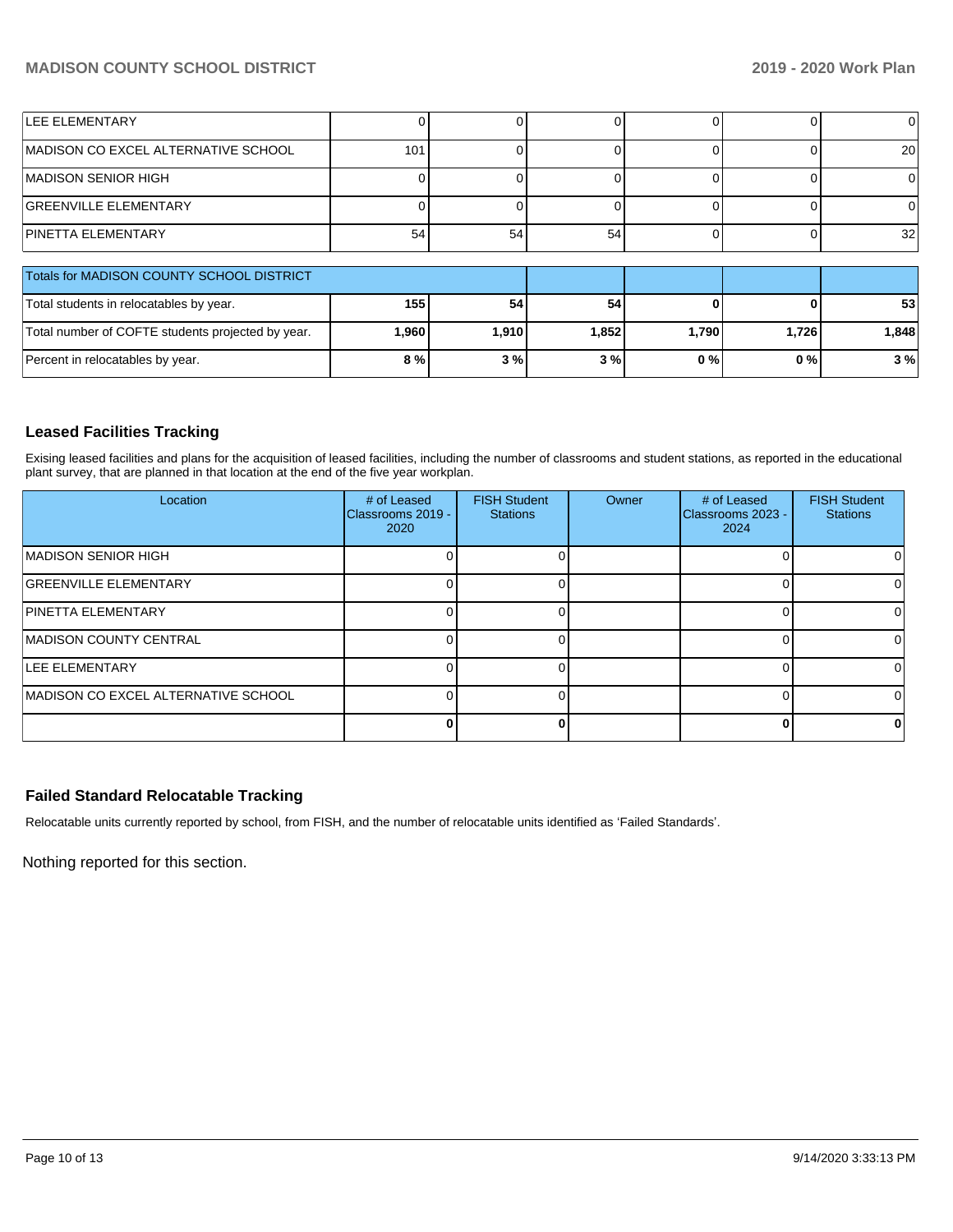# **Planning**

#### **Class Size Reduction Planning**

**Plans approved by the school board that reduce the need for permanent student stations such as acceptable school capacity levels, redistricting, busing, year-round schools, charter schools, magnet schools, public-private partnerships, multitrack scheduling, grade level organization, block scheduling, or other alternatives.**

Due to declining enrollment and the additional of a K-8 Charter School, the district currently has and expects to continue having excess capacity for students.

#### **School Closure Planning**

**Plans for the closure of any school, including plans for disposition of the facility or usage of facility space, and anticipated revenues.** 

There are no school closings planned at this time.

## **Long Range Planning**

#### **Ten-Year Maintenance**

District projects and locations regarding the projected need for major renovation, repair, and maintenance projects within the district in years 6-10 beyond the projects plans detailed in the five years covered by the work plan.

Nothing reported for this section.

#### **Ten-Year Capacity**

Schedule of capital outlay projects projected to ensure the availability of satisfactory student stations for the projected student enrollment in K-12 programs for the future 5 years beyond the 5-year district facilities work program.

Nothing reported for this section.

#### **Ten-Year Planned Utilization**

Schedule of planned capital outlay projects identifying the standard grade groupings, capacities, and planned utilization rates of future educational facilities of the district for both permanent and relocatable facilities.

| Grade Level Projections         | <b>FISH</b><br><b>Student</b><br><b>Stations</b> | Actual 2018 -<br>2019 FISH<br>Capacity | Actual<br>$2018 -$<br>2019<br>COFTE | Utilization | Actual 2018 - 2019   Actual 2019 - 2020 / 2028 - 2029 new   Projected 2028 -   Projected 2028 -<br>Student Capacity to be added/removed | 2029 COFTE | 2029 Utilization |
|---------------------------------|--------------------------------------------------|----------------------------------------|-------------------------------------|-------------|-----------------------------------------------------------------------------------------------------------------------------------------|------------|------------------|
| Elementary - District<br>Totals | 7451                                             | 745 I                                  | 534.54                              | 71.81 %     |                                                                                                                                         | 535        | 71.81 %          |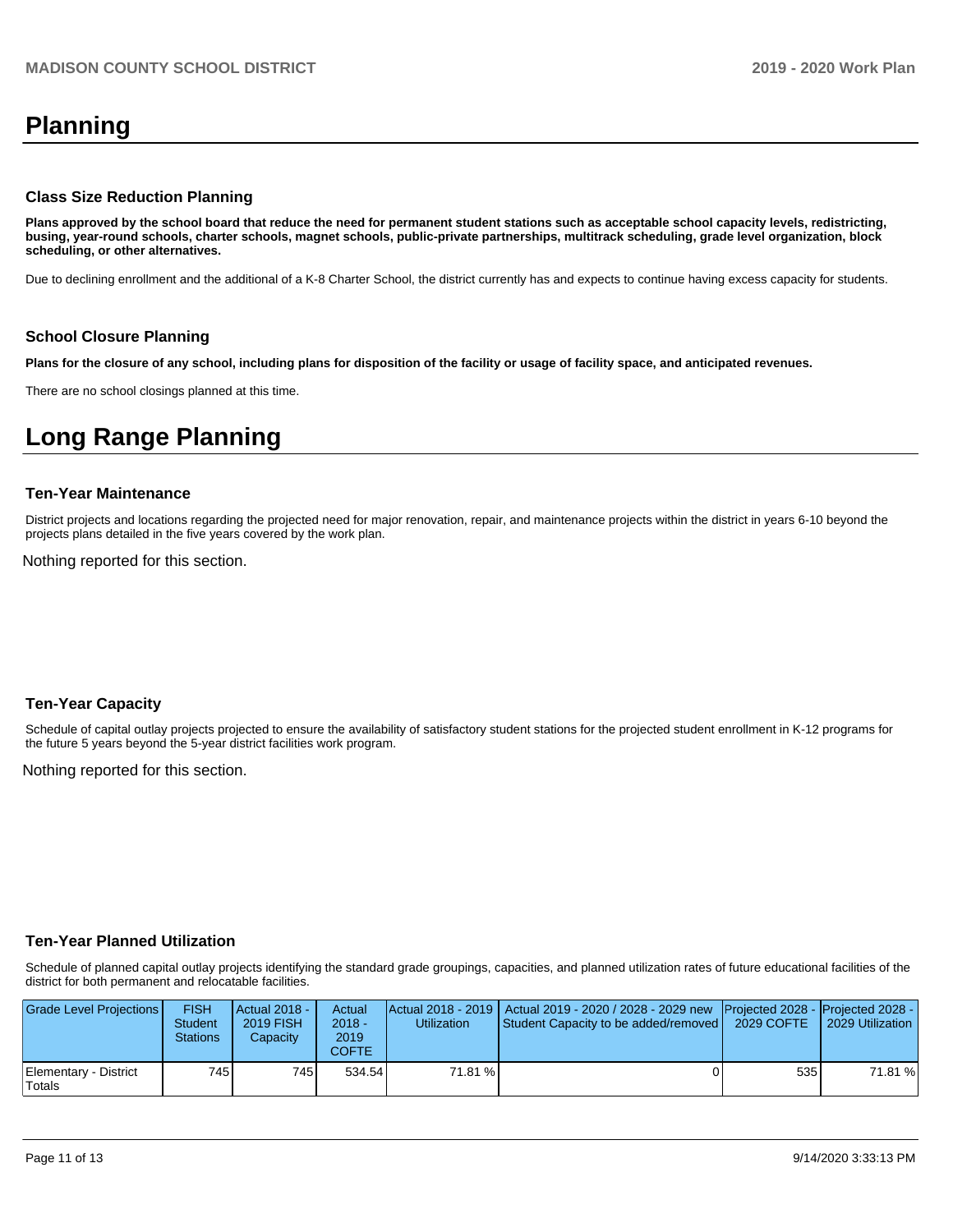|                          | 3,701 | 3,362 | 2.053.16 | 61.07%  | 2,054           | 61.09%  |
|--------------------------|-------|-------|----------|---------|-----------------|---------|
| Other - ESE, etc         | 101   | 101 I | 18.67    | 18.81 % | 19 <sup>1</sup> | 18.81 % |
| High - District Totals   | 1.049 | 891   | 497.04   | 55.78 % | 497             | 55.78 % |
| Middle - District Totals | .806  | .625  | 1.002.91 | 61.72 % | 1,003           | 61.72%  |

**Combination schools are included with the middle schools for student stations, capacity, COFTE and utilization purposes because these facilities all have a 90% utilization factor. Use this space to explain or define the grade groupings for combination schools.** 

No comments to report.

#### **Ten-Year Infrastructure Planning**

**Proposed Location of Planned New, Remodeled, or New Additions to Facilities in 06 thru 10 out years (Section 28).**

Nothing reported for this section.

Plans for closure of any school, including plans for disposition of the facility or usage of facility space, and anticipated revenues in the 06 thru 10 out **years (Section 29).**

Nothing reported for this section.

#### **Twenty-Year Maintenance**

District projects and locations regarding the projected need for major renovation, repair, and maintenance projects within the district in years 11-20 beyond the projects plans detailed in the five years covered by the work plan.

Nothing reported for this section.

#### **Twenty-Year Capacity**

Schedule of capital outlay projects projected to ensure the availability of satisfactory student stations for the projected student enrollment in K-12 programs for the future 11-20 years beyond the 5-year district facilities work program.

Nothing reported for this section.

#### **Twenty-Year Planned Utilization**